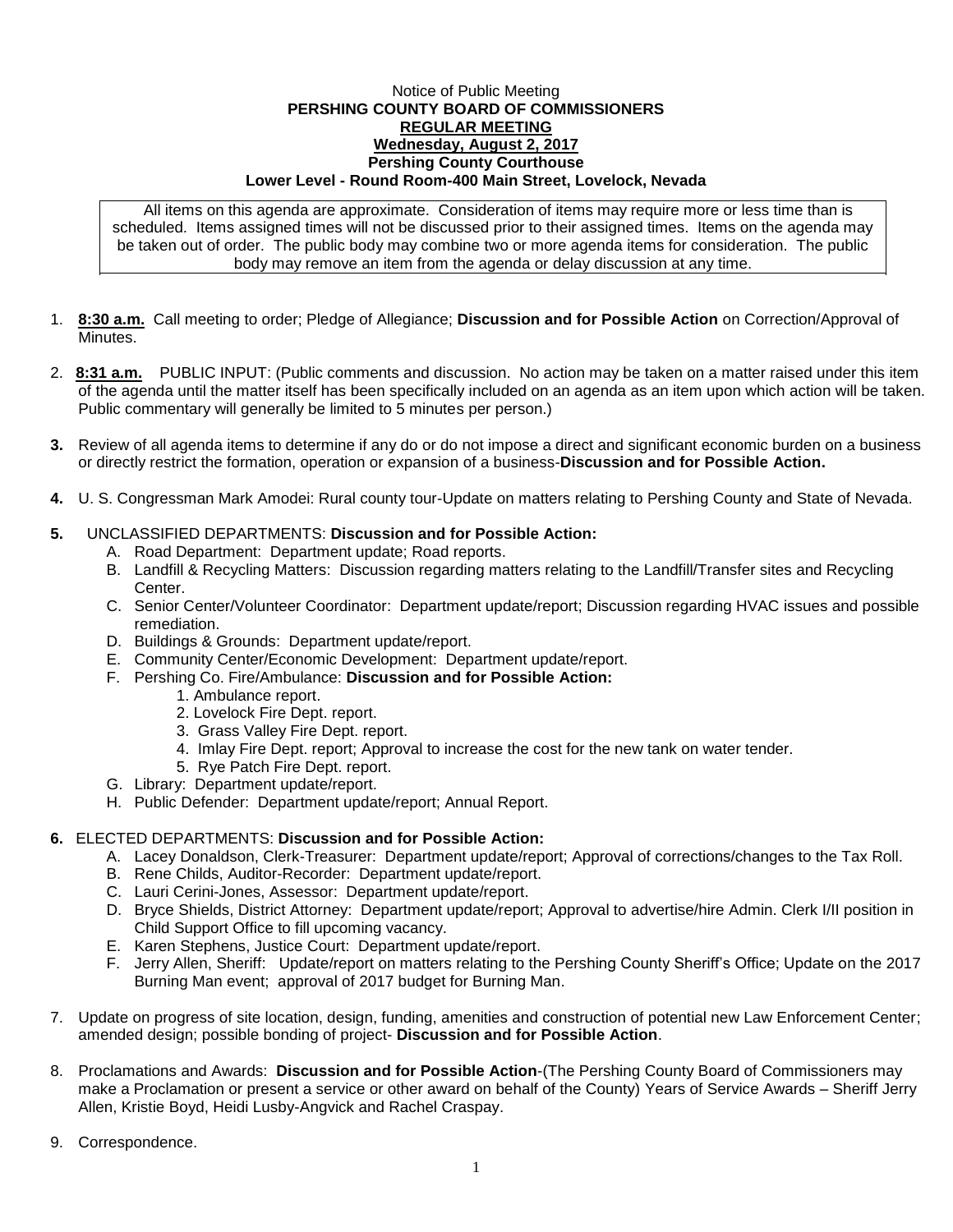- 10. **9:30 a.m.** Personnel Session: Discussion to consider the character, alleged misconduct, professional competence, alleged misconduct, or physical or mental health of Steve Cochran; The Board of County Commissioners may take administrative action against Mr. Cochran which may include but is not limited to verbal or written reprimand, suspension, or termination. - **Discussion and for Possible Action.**
- 11. Board Appointments/Resignations/Vacancies: 911 Surcharge Advisory Committee; Broadband Advisory Committee; Solid Waste Management & Recycling; Recreation Board; Library Board of Trustees; Grass Valley Advisory Board; Natural Resource Advisory Commission; Television District Board; - **Discussion and for Possible Action.**
- 12. Resolution for designating the Pershing County Courthouse and Pershing County Community Center as primary and alternative locations, respectively, for public auctions of real property in accordance with NRS 107.080- **Discussion and for Possible Action.**
- 13. **10:00 a.m.** PLANNING & BUILDING DEPARTMENT/IMLAY WATER SYSTEM MATTERS: Update on matters relating to the department- **Discussion and for Possible Action.**

A. Request for approval of quote from Sierra Controls, LLC in the amount of \$8,250.00 for the purchase of remote monitoring equipment for the Imlay Water System; Request for approval to pay for said equipment for said equipment from funds paid by Q & D Construction for the use of water provided by the Imlay Water System.

- 14. Resolution to increase the fee amount to reserve a burial plot in county cemeteries from \$75.00 to \$250.00; provide for a payment plan for the reservation of burial plots; and establish a registration and mapping fee in accordance with Pershing County Code 13.40.070- **Discussion and for Possible Action**.
- 15. T.V. Board: Security System; Door Entry and Cameras; and other matters relating to the T.V. Board- **Discussion and for Possible Action.**
- 16. First reading of an amendment to Chapter 2.56 of the Pershing County Code, entitled "Recreation Board", pertaining to the board's responsibilities, powers, and jurisdiction as an advisory board.
- 17. Presentation and discussion regarding a proposed FieldTurf Renovation Project at McDougal Sports Complex which involves replacement of grass with FieldTurf engineered playing surface, perimeter concrete curbs and attachments, adaptation of irrigation (for surface cooling) and other fixtures of the sports complex- **Discussion and for Possible Action.**
- 18. Discussion regarding increasing the county per diem rates and mileage for travel- **Discussion and for Possible Action.**
- 19. Approval of Vouchers-**Discussion and for Possible Action**.
- 20. The Board of County Commissioners may meet in a closed labor session pursuant to NRS 288.220 to meet with the County's labor representative regarding labor negotiations.
- 21. Litigation Meeting.
- 22. Report from Legal Counsel.
- 23. Report from Administrative Assistant-County Commissioner's Office.
- 24. 2017 Legislative Matters: Update, review, and discussion concerning the potential impact of any bills, any proposed amendment thereto, the determination of any position on the bills and direction to staff or representative on behalf of the County regarding the bills: **Discussion and for Possible Action.**
- 25. Update on matters relating to the Pershing County Economic Development and Conservation Act; Approval of Community Support Letter addressed to Senator Cortez Masto- **Discussion and for Possible Action.**
- 26. Items for future agendas-**Discussion and for Possible Action.**
- 27. Matters of the Board for Discussion.

Board Member reports. Board Liaison reports. (Nevada Works, Safety, Hospital Board, Emergency Management, Cemetery, Recreation Board, WNDD, Pe. Co. Economic Dev./ , Community Center, Museum, Library Board, Senior Center Advisory Board, Central Nevada Water Authority, Planning Board, Broadband Advisory Board, 911 Committee, Solid